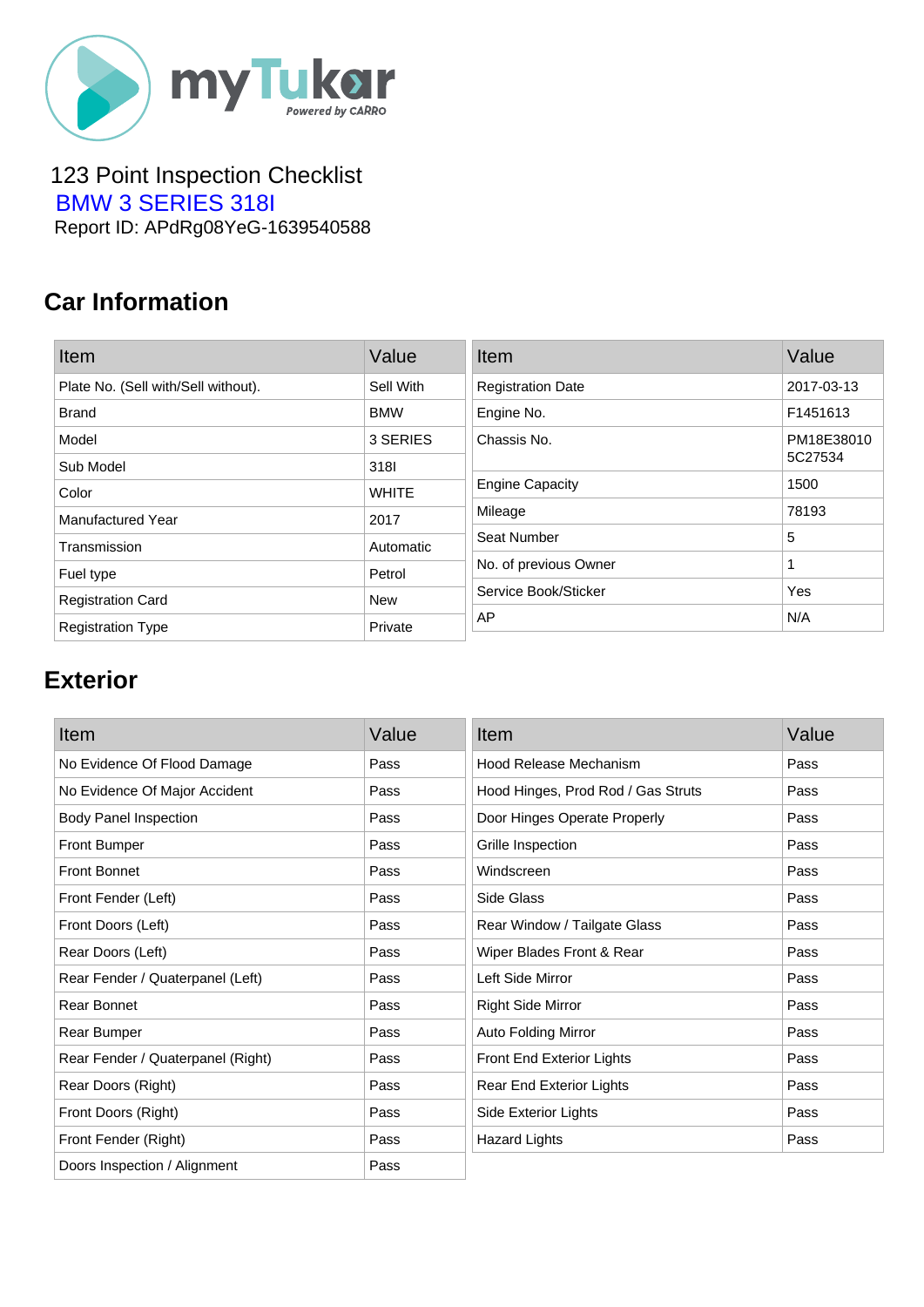### **Interior**

| Item                                 | Value | Item                                         | Value |
|--------------------------------------|-------|----------------------------------------------|-------|
| Airbags                              | 6     | Sun Visors, Vanity Mirror & Light            | Pass  |
| Safety Belts                         | Pass  | Dashboard                                    | Pass  |
| Radio / Cassette / Cd/Dvd Player     | Pass  | Dashboard Drawer                             | Pass  |
| Antenna                              | Pass  | <b>Interior Carpet</b>                       | Pass  |
| Alarm / Theft Deterrent System       | Pass  | <b>Floor Mats</b>                            | Pass  |
| <b>Speakers</b>                      | Pass  | Door Trim & Door Panels                      | Pass  |
| Reverse Camera                       | N/A   | Headlining                                   | Pass  |
| Air Conditioning System              | Pass  | <b>Front Seat</b>                            | Pass  |
| Air Conditioning Switch Panel        | Pass  | <b>Rear Seat</b>                             | Pass  |
| Center Armrest / Console             | Pass  | Seat & Head Restraint Adjustment             | Pass  |
| <b>Front Aircon Vents</b>            | Pass  | <b>Folding Seats</b>                         | Pass  |
| <b>Rear Aircon Vents</b>             | Pass  | <b>Heated Seats</b>                          | N/A   |
| Clock                                | Pass  | <b>Cooled Seats</b>                          | N/A   |
| Tilt / Telescopic Steering Wheel     | Pass  | Sunroof / Moonroof                           | N/A   |
| <b>Steering Wheel Controls</b>       | Pass  | Convertible Top                              | N/A   |
| <b>Steering Wheel Condition</b>      | Pass  | Door Handles                                 | Pass  |
| Horn                                 | Pass  | Push Start Button System                     | Pass  |
| Indicator Light                      | Pass  | <b>Central Locking System</b>                | Pass  |
| <b>Warning Light</b>                 | Pass  | <b>Power Window Controls</b>                 | Pass  |
| <b>Tripmeter And Odometer</b>        | Pass  | <b>Remote Boot Release</b>                   | Pass  |
| Windscreen Wipers Switch             | Pass  | Fuel Cap Release                             | Pass  |
| Rear Window Wiper Switch             | Pass  | Luggage Compartment Trim & Cargo Net         | Pass  |
| <b>Paddle Shifters</b>               | N/A   | Luggage Compartment Light                    | Pass  |
| Interior Courtesy, Dome & Map Lights | Pass  | Luggage Board                                | Pass  |
| <b>Outside Rear View Mirrors</b>     | N/A   | Parcel Shelf / Speaker Board / Tonneau Cover | Pass  |
| Ashtrays                             | Pass  | Jack & Tool Kit                              | Pass  |
| Gear Knob                            | Pass  | Spare Tyre                                   | N/A   |
| Handbrake / Footbrake Lever          | Pass  |                                              |       |

# **Underbody**

| Item                  | Value | Item                             | Value |
|-----------------------|-------|----------------------------------|-------|
| <b>Exhaust System</b> | Pass  | Wheel Covers & Center Caps       | Pass  |
| 4X4 Operation         | N/A   | Rack And Pinion, Linkage & Boots | Pass  |
| Front Tyre (Left)     | Pass  | Control Arms & Ball Joints       | Pass  |
| Rear Tyre (Left)      | Pass  | Tie Rods & Idler Arm             | Pass  |
| Front Tyre (Right)    | Pass  | Sway Bars, Links & Bushings      | Pass  |
| Rear Tyre (Right)     | Pass  | Wheel Alignment                  | Pass  |
| <b>Rims</b>           | Pass  |                                  |       |